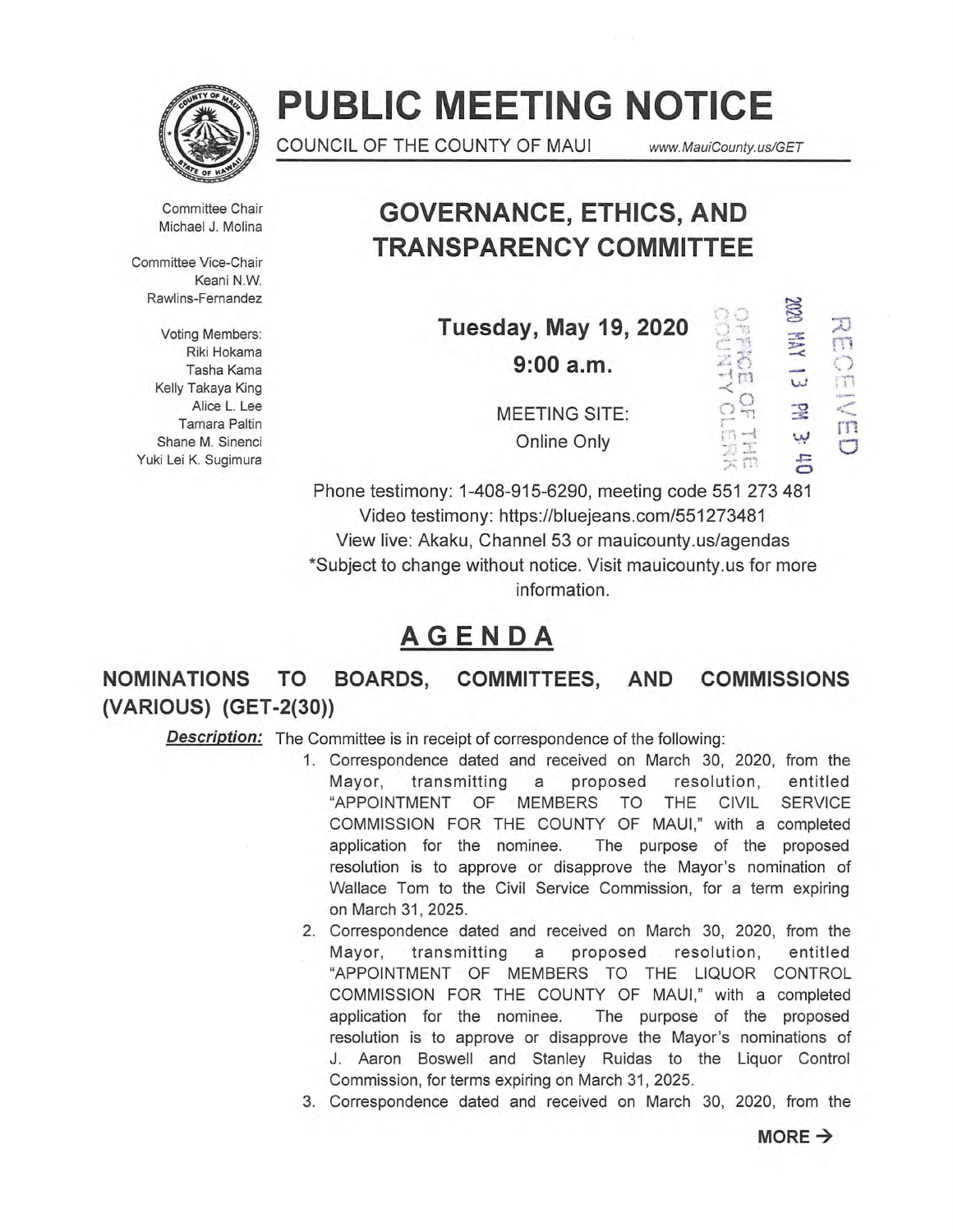Mayor, transmitting a proposed resolution, entitled "APPOINTMENT OF MEMBERS TO THE MAUI PLANNING COMMISSION FOR THE COUNTY OF MAUI," with a completed application for the nominee. The purpose of the proposed resolution is to approve or disapprove the Mayor's nomination of Lorraine Sablas to the Maui Planning Commission, for a term expiring on March 31, 2025.

**Status:** The Council must approve or disapprove the nominations listed above by May 29, 2020, or the nominations will be deemed approved. The Committee may consider whether to recommend adoption of the proposed resolutions, with or without revisions. The Committee may also consider other related action.

> Correspondence from Mayor 03-30-2020 (Wallace) Correspondence from Mayor 03-30-2020 (J.Aaron/Stanley) Correspondence from Mayor 03-30-2020 (Lorraine)

**NOMINATIONS TO BOARDS, COMMITTEES, AND COMMISSIONS (VARIOUS) (GET-2(31))** 

- **Description:**  The Committee is in receipt of correspondence dated and received on March 25, 2020, from the Mayor, transmitting a proposed resolution, entitled "APPOINTMENT OF MEMBERS TO THE MAUI COUNTY CULTURAL RESOURCES COMMISSION," with a completed application for the nominee. The purpose of the proposed resolution is to approve or disapprove the Mayor's nomination of Andrew de la Cruz to the Maui County Cultural Resources Commission, for a term expiring on March 31, 2025.
	- Status: The Council must approve or disapprove the nomination by May 24, 2020, or the nomination will be deemed approved. The Committee may consider whether to recommend adoption of the proposed resolution, with or without revisions. The Committee may also consider other related action.

Correspondence from Mayor 03-25-2020

## **NOMINATIONS TO BOARDS, COMMITTEES, AND COMMISSIONS (LANAI PLANNING COMMISSION) (GET-2(35))**

**Description:** The Committee is in receipt of correspondence dated and received on March 23, 2020, from the Mayor, transmitting a proposed resolution, entitled "RELATING TO THE APPOINTMENT OF NATALIE ROPA TO THE LANAI PLANNING COMMISSION," with a completed application for the nominee. The purpose of the proposed resolution is to approve or disapprove the Mayor's nomination of Natalie Ropa to the Lanai Planning Commission, for a term expiring on March 31, 2022, to fill a vacancy due to the resignation of Mililani Martin.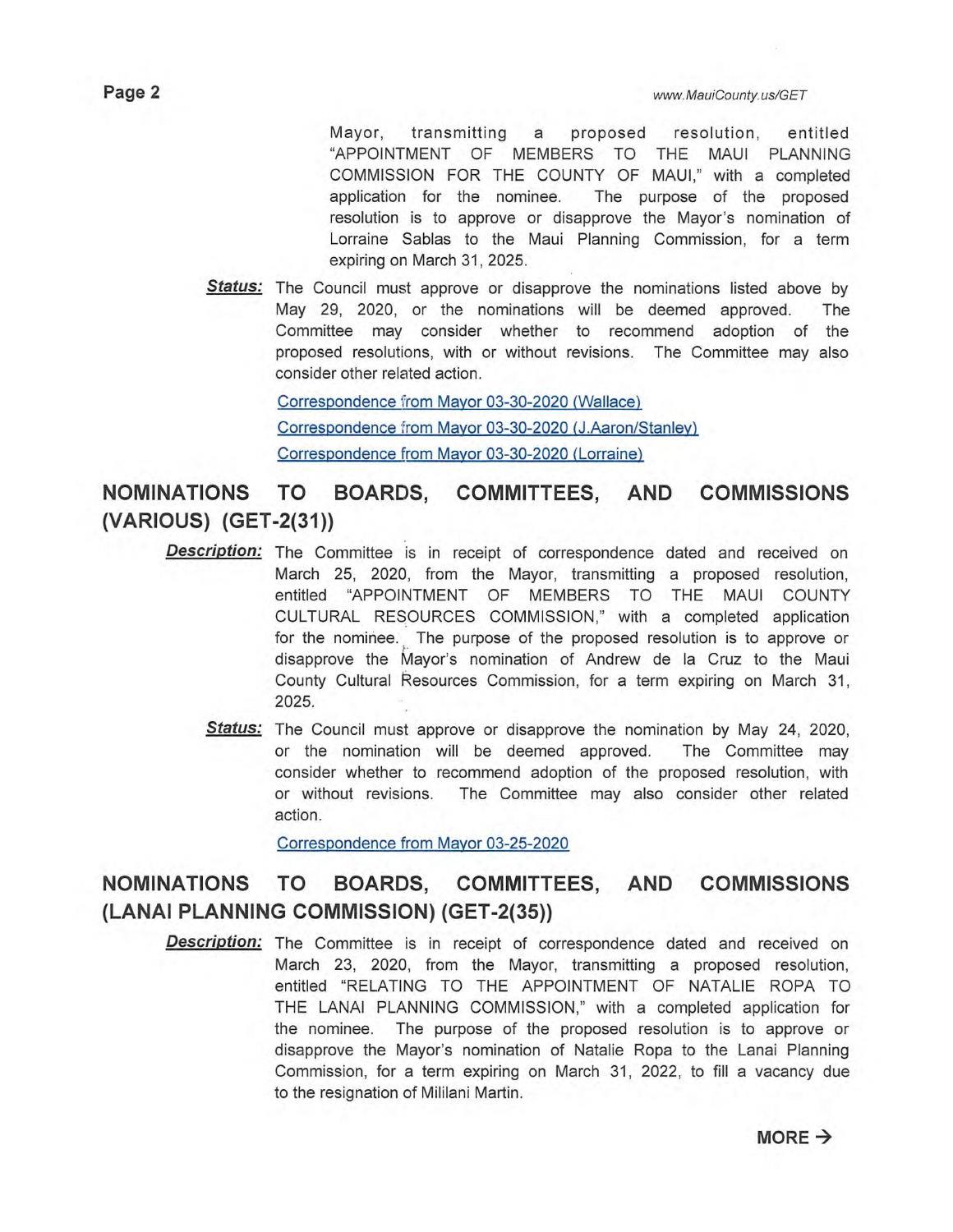**Status:** The Council must approve or disapprove the nomination by May 22, 2020 or the nomination will be deemed approved. The Committee may consider whether to recommend adoption of the proposed resolution, with or without revisions. The Committee may also consider other related action.

Correspondence from Mayor 03-23-2020

## **PROPOSED CHARTER AMENDMENTS (BOARD AND COMMISSION MEMBERS AND NOMINEES) (GET-10(12))**

- **Description:** The Committee is in receipt of correspondence, dated January 3, 2020, from Presiding Officer Pro Tempore Tasha Kama, transmitting a proposed resolution entitled "PROPOSING A CHARTER AMENDMENT RELATING TO BOARD AND COMMISSION MEMBERS AND NOMINEES." The purpose of the proposed resolution is to place on the ballot the question of whether the Charter should be amended, effective January 2, 2021, to provide for the automatic removal of a board or commission member for cause upon the Mayor's request, unless the Council disapproves the removal within 30 days, and for the automatic disapproval of a nominee to a County board or commission when the nominee withdraws, dies, or is not eligible.
	- **Status:** The Committee may consider whether to recommend passage of the proposed resolution, with or without revisions. The Committee may also consider the filing of the correspondence and other related action.

Correspondence from Presiding Officer Pro Tempore Kama 01-03-2020

## **PROPOSED CHARTER AMENDMENTS (RETENTION AND TERMINATION OF SPECIAL COUNSEL) (GET-10(9))**

- **Description:** The Committee is in receipt of a correspondence, dated December 30, 2019, from Council Vice-Chair Keani Rawlins-Fernandez, transmitting a proposed resolution entitled "PROPOSING AN AMENDMENT TO THE REVISED CHARTER OF THE COUNTY OF MAUI (1983), AS AMENDED, RELATING TO THE RETENTION AND TERMINATION OF SPECIAL COUNSEL." The purpose of the proposed resolution is to place on the ballot the question of whether the Charter should be amended, effective January 2, 2021, to authorize the County Council to retain and terminate special counsel by a simple-majority vote of its members.
	- **Status:** The Committee may consider whether to recommend passage of the proposed resolution, with or without revisions. The Committee may also consider the filing of correspondence and other related action.

Correspondence from Council Vice-Chair 12-30-2019